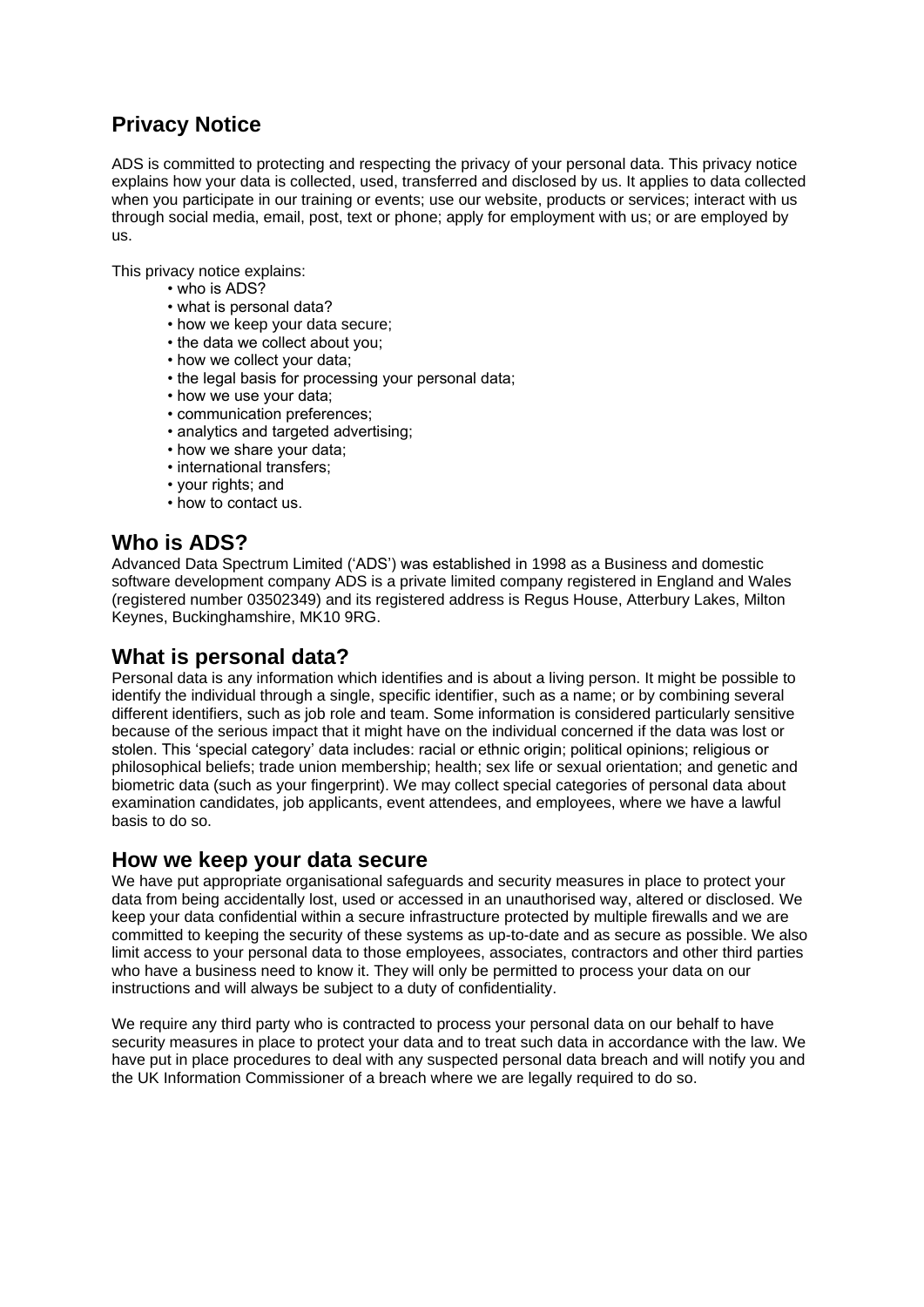# **The data we collect about you**

The following groups of personal data may be collected and processed by ADS:

- **Identity Data** such as your first name, last name, title, date of birth, gender;
- **Contact Data** such as your e-mail address, address, and telephone number(s);
- **Financial Data** such as your bank account details;

• **Transaction Data** such as details of the software products and services you have obtained from us, purchase order details, and payments made to/from us;

• **Technical Data** such as your internet protocol (IP) address, login data, operating system and platform;

• **Marketing Data** such as your marketing and communication preferences in receiving communications from us and our third parties, the technologies used, and any related correspondence;

• **Usage Data** such as your use of our website, performance and other communication data;

• **Survey Data** such as your comments and opinions provided in response to a survey. In addition, we may collect the following additional groups of data with respect to job applicants, employees or exemployees, associates, contractors, and temporary employees:

• **Identity Data** such as proof of your identity (e.g. passport, valid driving licence or birth certificate);

• **Contact Data** such as information about your marital status, next of kin, dependants, personal and emergency contacts details to be used in the event of an emergency;

• **Recruitment Data** such as details of your education, qualifications, occupation, work history, experience, referees, training and skills development; nationality, entitlement to work in the UK, criminal record (if your role requires this) and equal opportunities monitoring information;

• **Employment Data** such as the terms and conditions of your employment, salary or fee payments, benefits, work patterns, NI number, attendance, holidays, sickness, disciplinary or grievance issues, medical or health conditions, disabilities (for which ADS needs to make reasonable adjustments); and information about your vehicle, driving licence, MOT and insurance documents if you drive on company business;

• **Performance Data** such as performance reviews and ratings, performance development plans and related correspondence; and timesheet information;

• **Activity Data** such as the websites our employees visit while using an ADS computer or ADS network, and the activity logs held within ADS systems and databases;

• **Communications Data** such as the emails you send or receive via the ADS email system.

We also collect, use and share **aggregated data** such as statistical or demographic data for any purpose. Aggregated data may be derived from your personal data but is not considered personal data in law as this data does not directly or indirectly reveal your identity. For example, we may aggregate your Usage Data to calculate the percentage of users accessing a specific website feature. However, if we combine or connect aggregated data with your personal data so that it can directly or indirectly identify you, we treat the combined data as personal data which will be used in accordance with this privacy notice.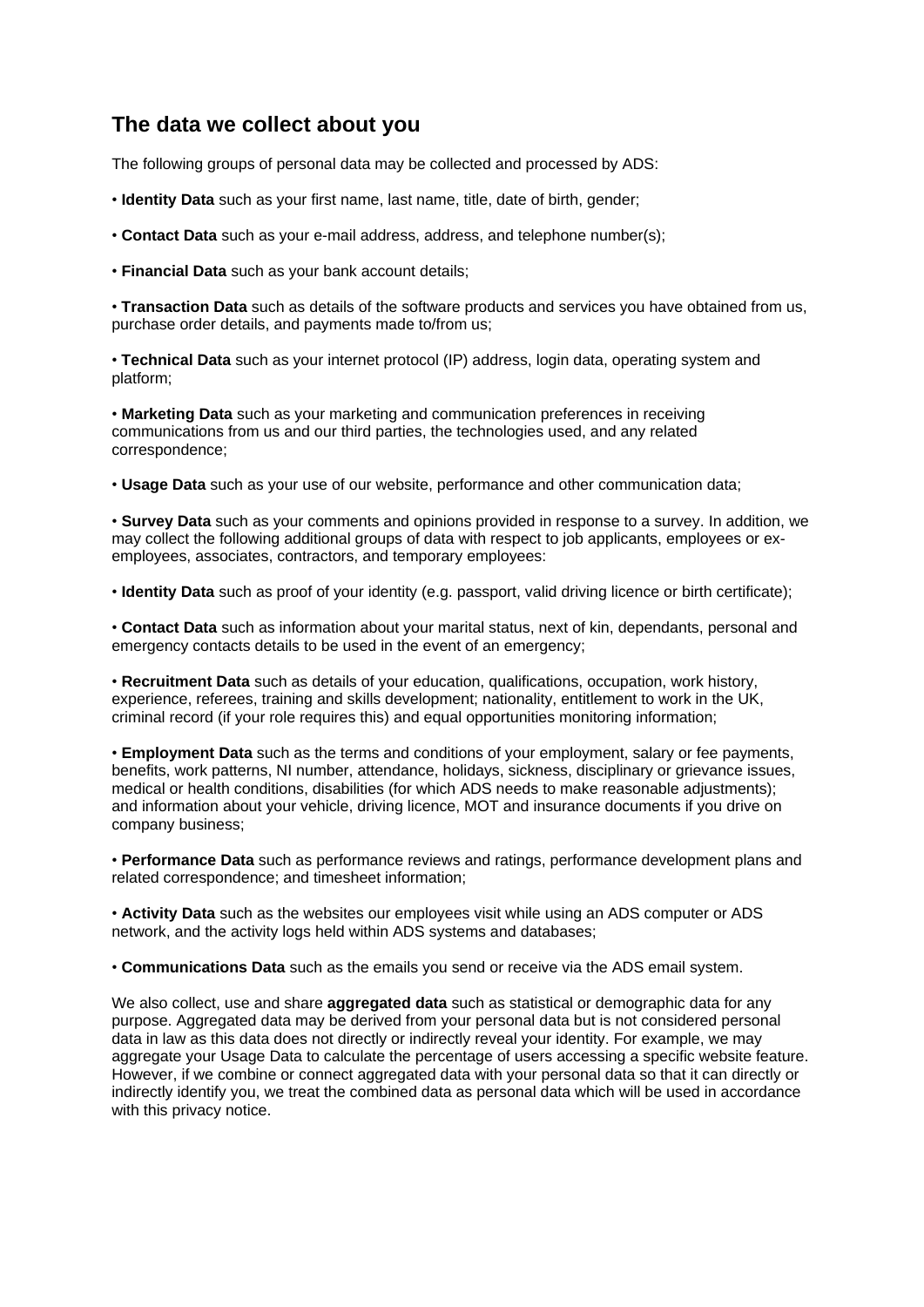# **How we collect your data**

We may collect personal data from you when you: participate in training, surveys or related events; use our website, products or services; interact with us through social media, email, post, text or phone, or use one of our cookies. In addition, we will also collect personal data from job applicants, employees, ex-employees, contractors and temporary employees during their recruitment screening and throughout the tenure of their employment with us.

# **The legal basis for processing your personal data**

The law requires us to inform you of the legal basis for collecting and processing your personal data, where we are the Data Controller, or Joint Data Controller. These include:

• **Performance of contract:** In most cases, this occurs when we have a contract with you to either provide a product or service to you, or to receive something from you. Examples include: employment contracts; affiliate or reseller contracts; agreements for the provision of our products or services; and procurement contracts. We are also acting under the performance of contract if we collect or process your data for the purposes of entering into a contract, if you have expressed an interest in working with us.

• **Legitimate interests:** We may have a legitimate interest in processing certain personal data, which does not relate to the performance of a contract agreed with you. If we rely on our legitimate interests to justify processing your data, we will have conducted an assessment to evaluate the fairness of this; and will only undertake the processing if it is reasonable to do so and will not cause undue risk to you.

• **Public Interest:** We are obliged to maintain a permanent record of your assessment data (e.g. examination history, subject, grade, and type of qualification) under the **'**Conditions of Recognition' defined by Ofqual, underpinned by the Apprenticeships, Skills, Children and Learning Act (2009). This is both a legal obligation and necessary for the performance of a task carried out in the public interest.

• **Consent:** In general, we do not rely on consent as a legal basis for processing your personal data other than in relation to sending direct marketing communications to individuals via email or text message. Where we would like to be able to contact you about our products and services, and no other legal basis applies, we will seek your consent to retain and re-use your contact details for that purpose. You have the right to withdraw consent to marketing at any time by contacting our Data Protection Office at data@advanceddataspectrum.co.uk**.**

## **How we use your data**

Your personal data is used by us to support a range of different purposes and activities. These are listed in the table below together with the types of data used and the legal base(s) we rely on when processing them, including where appropriate, our legitimate interests. Please be aware that we may process your personal data using more than one lawful basis, depending on the specific activity involved. Please contact us if you need details about the specific lawful basis we are relying on to process your personal data where more than one basis is set out below.

| <b>Purpose / Activity</b>                | <b>Type of Data</b> | <b>Lawful Basis</b>               |
|------------------------------------------|---------------------|-----------------------------------|
| To promote education for the public      | • Identity          | • Performance of a contract with  |
| benefit (this includes the provision of  | • Contact           | <b>VOU</b>                        |
| dedicated support and mentoring to       | $\cdot$ Technical   | • Necessary for our legitimate    |
| young people through the ADS             | • Usage             | interests (e.g. to promote        |
| Apprenticeship scheme).                  | • Marketing         | education for the public benefit) |
|                                          | • Survey            | • Consent                         |
| To manage our relationship with you,     | • Identity          | • Performance of a contract with  |
| including: providing you with any        | • Contact           | <b>VOU</b>                        |
| information, products or services that   | • Marketing         | • Necessary for our legitimate    |
| you request from us; notifying you about |                     | interests (to keep our records    |
| changes to our products, services,       |                     | updated and to study how          |
| events, terms and conditions or privacy  |                     | customers use our products and    |
| notice; statistical analysis, market     |                     | services)                         |
| research, marketing and support.         |                     |                                   |
| To create an account, register you as a  | • Identity          | • Performance of a contract with  |
| new customer and administer your         | • Contact           | you                               |
| account.                                 |                     |                                   |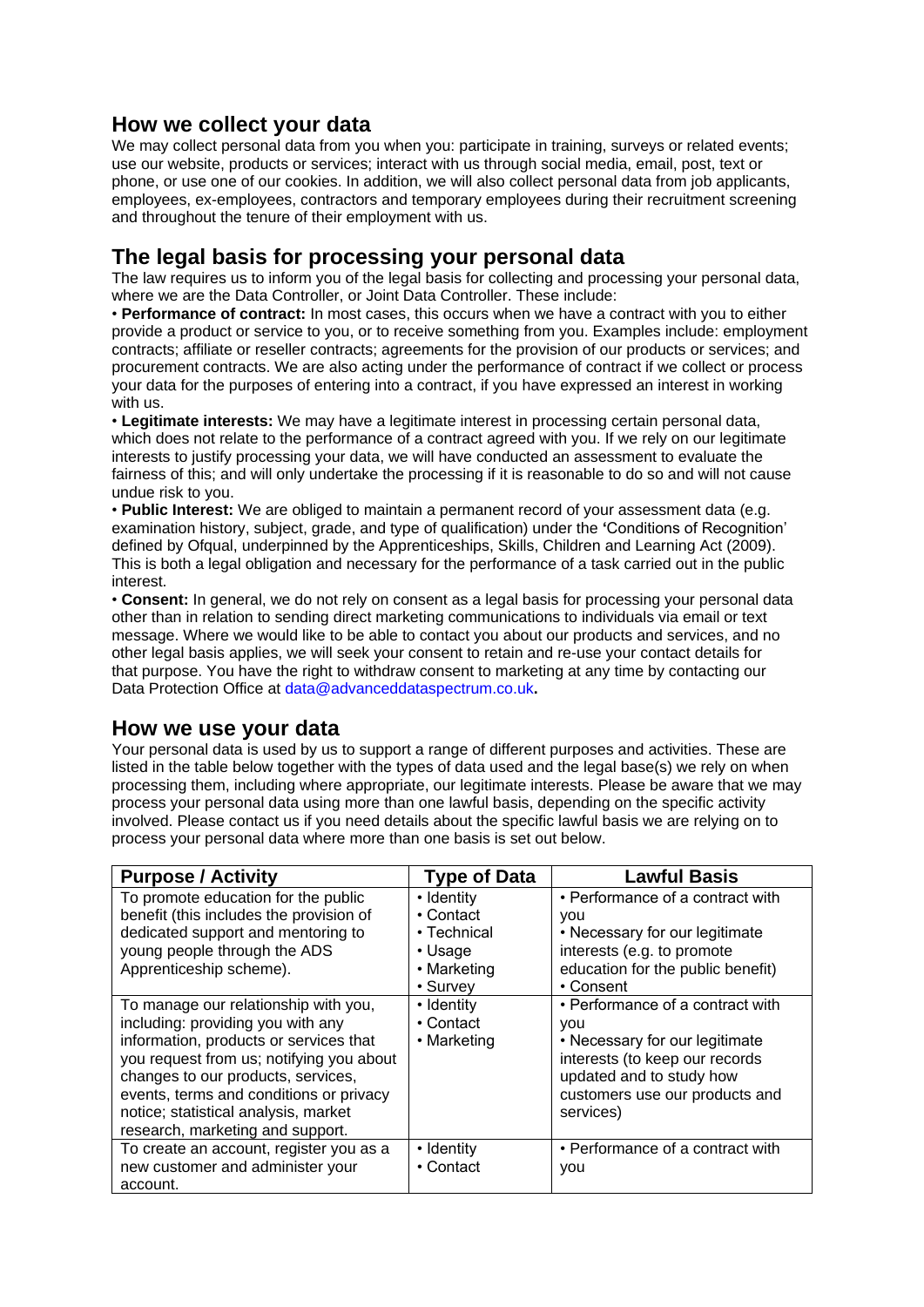| To process and deliver your order<br>including: delivery of products and<br>product features, recording your order<br>details; keeping you informed about the<br>order status; issuing product renewal<br>notices, taking and processing<br>payments and refunds, collecting money<br>owed to us; and assisting fraud<br>prevention and detection. | • Identity<br>• Contact<br>• Financial<br>• Transaction<br>• Marketing             | • Performance of a contract with<br><b>VOU</b><br>• Necessary for our legitimate<br>interests (e.g. to recover debts due<br>to us)                                                                                              |
|----------------------------------------------------------------------------------------------------------------------------------------------------------------------------------------------------------------------------------------------------------------------------------------------------------------------------------------------------|------------------------------------------------------------------------------------|---------------------------------------------------------------------------------------------------------------------------------------------------------------------------------------------------------------------------------|
| To use data analytics to: improve our<br>website, products, services, marketing,<br>customer relationships and experiences;<br>and for market research, statistical and<br>survey purposes.                                                                                                                                                        | • Identity<br>• Contact<br>$\cdot$ Technical<br>• Usage<br>• Marketing<br>• Survey | • Necessary for our legitimate<br>interests (to define types of<br>customers for our products and<br>services, to keep our website<br>updated and relevant, to develop<br>our business and to inform our<br>marketing strategy) |
| To register you for email updates, and<br>recommend products and services and<br>events that may be of interest to you                                                                                                                                                                                                                             | • Identity<br>• Contact<br>$\cdot$ Technical<br>• Usage                            | • Consent                                                                                                                                                                                                                       |
| To gather your opinions on our products<br>and services, or on your experiences of<br>ADS.                                                                                                                                                                                                                                                         | • Identity<br>• Contact<br>• Survey<br>• Marketing                                 | • Consent                                                                                                                                                                                                                       |
| To protect the security of commercial<br>and personal and special category data<br>in our care by securing and monitoring<br>activity within our network, internet and<br>email.                                                                                                                                                                   | • Identity<br>$\cdot$ Technical<br>• Usage<br>• Activity<br>• Communications       | • Necessary for our legitimate<br>interests (protecting the data<br>entrusted to us by customers and<br>commercially sensitive data about<br>our business)                                                                      |

For job applicants, employees, ex-employees, contractors and temporary employees only:

| <b>Purpose / Activity</b>                | <b>Type of Data</b> | <b>Lawful Basis</b>                  |
|------------------------------------------|---------------------|--------------------------------------|
| To recruit the right people for our      | • Identity          | • Performance of a contract with     |
| business, and manage their working       | • Biometric         | you                                  |
| relationship with us, including job role | • Contact           | • Necessary to comply with a legal   |
| and responsibilities, salary or fee      | • Recruitment       | obligation                           |
| payments, progression, training,         | • Financial         | • Necessary for our legitimate       |
| timekeeping, access control,             | • Transaction       | interests (e.g. to monitor equal     |
| performance management and               | • Activity          | opportunities, to gather employee    |
| disciplinary or grievance procedures.    | • Employment        | feedback; to contact your next of    |
|                                          | • Performance       | kin in case of emergency,            |
|                                          | • Technical         | timekeeping,                         |
|                                          | • Usage             | access control)                      |
|                                          | • Survey            |                                      |
|                                          | • Communications    |                                      |
| To arrange travel for you on ADS         | • Identity          | • Performance of a contract with     |
| business and making appropriate safety   | • Contact           | you                                  |
| arrangements for this, including         | • Communications    | • Necessary to comply with a legal   |
| monitoring your travel.                  |                     | obligation                           |
|                                          |                     | • Necessary for our legitimate       |
|                                          |                     | interests (e.g. to contact your next |
|                                          |                     | of kin in case of emergency).        |

We will only use your personal data for the purposes for which we collected it, unless we reasonably consider that we need to use it for another reason and that reason is compatible with the original purpose. If we wish to use your personal data for an unrelated purpose, we will notify you and we will explain the legal basis which allows us to do so. We may process personal data without your consent, in compliance with the above rules, where this is required or permitted by law.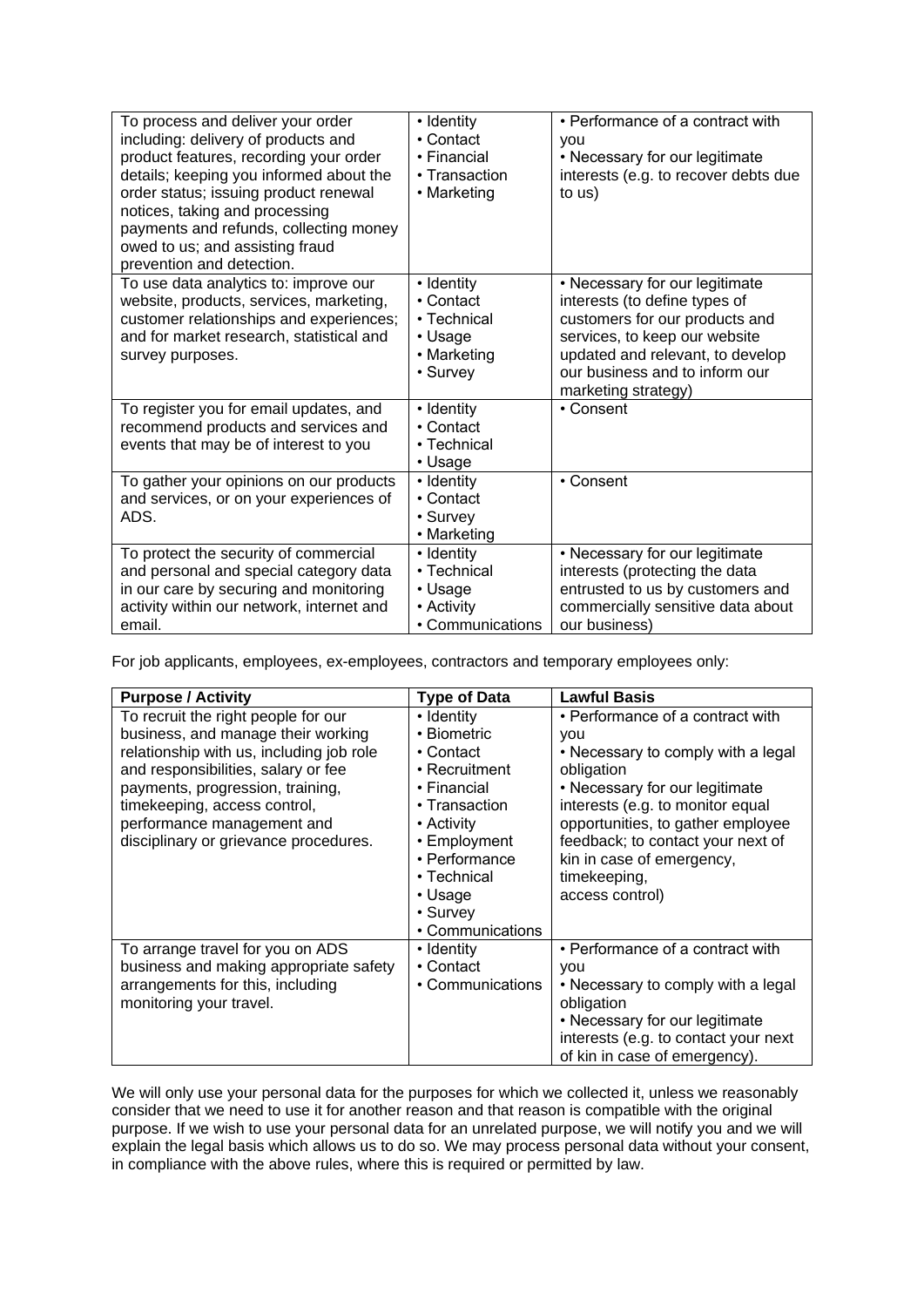Disclosure and Barring Service (DBS) checks may be carried out on job applicants or employees employed for specific roles, with their consent, to guard against the risk of fraud or other unlawful acts being inflicted upon our candidates, customers, partners or employees. We would encourage you to discuss any concerns you have regarding DBS checks with us directly.

We will keep your personal data for no longer than is necessary for the purpose(s) it was provided for and to meet our accounting, reporting, legal obligations and public interest responsibilities. Further details of the retention periods we apply to your data are available on request from data@advanceddataspectrum.co.uk**.**

If you have any questions about how ADS uses any of your personal data, please contact our Data Protection Office at data@advanceddataspectrum.co.uk**.**

#### **Communications preferences**

We may send you information about our products, services, activities and forthcoming events; by email if you have signed up to our email newsletters; or in accordance with your communication preferences if you have provided us with your details when you registered with us or consented to receiving such communications. If you do not wish to continue receiving information from us, you can 'opt-out' at any time by contacting us directly at data@advanceddataspectrum.co.uk**.**

We will process all opt-out requests as soon as possible, but please note that due to the nature of our IT systems it may take a few days for any opt -out request to be implemented.

Our website may include links to and from the websites of our parent company and other relevant organisations. If you follow a link to any of these websites, please note that these websites will have their own privacy policies and that we do not accept any responsibility or liability for these policies. Please check these policies before you submit any personal data to their websites.

### **Analytics and targeted advertising**

We use a range of analytics and targeted advertising tools to deliver relevant website content and information to you. For example, we use tools such as Google Analytics to target and improve our marketing campaigns, marketing strategies and website content. We may also use tools provided by other third parties to perform similar tasks that help to keep our website updated and relevant to you.

We may also collect your data where you partially complete and/or abandon data entered on our websites and/or other online forms and may use this data to contact you to remind you to complete any outstanding information and/or for marketing purposes.

We use cookies to help us provide you with a personalised service and to help make our websites and products better for you. For more information about the cookies we use please refer to the ADS Cookie Policy.

Please note: you can opt-out of the Google Display Advertising Features using Ad Settings or the Google Analytics opt-out browser add on. In addition, the Digital Advertising Alliance (which includes companies such as Google and Facebook) provides a tool called WebChoices that can perform a quick scan of your computer or mobile device(s) and adjust your browser preferences accordingly. Doing so, however, may restrict the functionality of our website and a large proportion of other websites around the world as cookies are a common feature of most modern websites.

#### **How we share your data**

We may disclose and share your personal data with the parties set out below, for the purposes outlined in the tables above:

• affiliates, business partners, suppliers (including their sub-contractors) or other third parties that we use to support the operation of our business. For example, to: carry out criminal or credit checks; provide IT systems and software, internet access, website or hosting solutions; organise events or provide marketing and advertising services; provide training and development services; deliver employee benefits, run our payroll, perform occupational health checks and referrals, and provide employee assistance;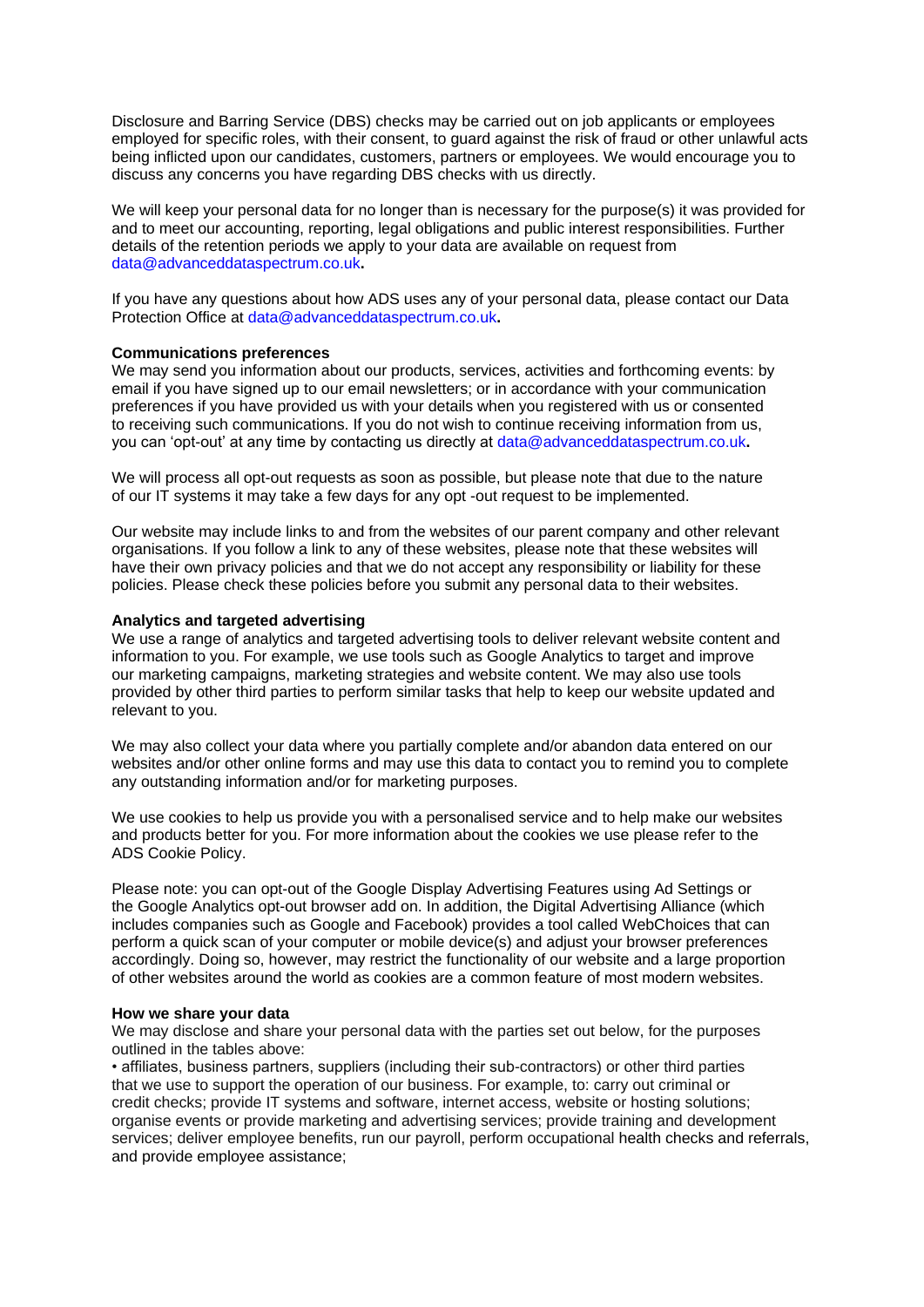• our professional advisers including auditors, lawyers, bankers and insurers who provide professional advice, accounting, banking, legal, insurance, and pension services, or to meet our audit responsibilities;

• where you have consented for us to do so. For example, if you have given your consent for us to share your data with a third party in respect of an event, we may pass your data on to the relevant third party administering the event.

We require all third parties to respect the security of your personal data and to treat it in accordance with the law. We do not allow our third-party service providers to use your personal data for their own purposes and only permit them to process your personal data for specified purposes and in accordance with our instructions.

We may add to your personal data any information we obtain from third parties that are allowed to share your data with us. This may include data from our examination centres, schools and colleges, the Department for Education, search data providers or public sources. In each case we will do only what is allowed by relevant laws.

We may share non-personally identifiable information about the use of our websites or products publicly or with third parties, however, this will not include data that can be used to identify you.

#### **International Transfers**

We may use service providers based outside of the EEA to help us provide our websites and products (for example, marketing service providers). This means that we may transfer some of your data to service providers outside the EEA for the purpose of providing our applications, services and advertising to you.

Where data is transferred outside of the EEA to our service providers, we take steps to ensure that appropriate measures and controls are in place to protect that data in accordance with relevant data protection laws and regulations. In each case, such transfers are made in accordance with the requirements of Regulations (EU) 2016/679 (the General Data Protection Regulations or "GDPR") and may be based on the use of the European Commission's Standard Model Clauses for transfers of personal data outside the EEA. More information about this is available [here.](https://eur-lex.europa.eu/legal-content/en/TXT/?uri=CELEX:32010D0087)

By using our websites or products or by interacting with us in the ways described in this Privacy Notice, you consent to the transfer of your data outside the EEA in the circumstances set out in this Privacy Notice. If you do not want your data to be transferred outside the EEA you should not use our websites or products.

### **Your Rights**

You have several rights under the data privacy legislation. This includes, under certain circumstances, the right to:

- request access to your personal data;
- request correction of your personal data;
- request erasure of your personal data;
- request the restriction of processing of your personal data;
- request the transfer of your personal data;
- object to processing of your personal data;
- object to automated decision making; and
- complain to us and the Information Commissioner.

Details of each of these rights are set out below:

• **Access your data:** You can access the data we hold on you at any time, by making a Data Subject Access Request. The more specific you can be about what you want to know, the better. We will need to confirm your identity before we release data to you.

• **Rectify your data:** You can ask us to correct any data we hold about you that is inaccurate.

• **Request erasure:** You have the right to 'be forgotten', in certain circumstances. This right does not apply if it would prevent the performance of a contract with you or if there is another legal requirement for us to retain your data. If erasure is not possible, you may be able to ask us to restrict